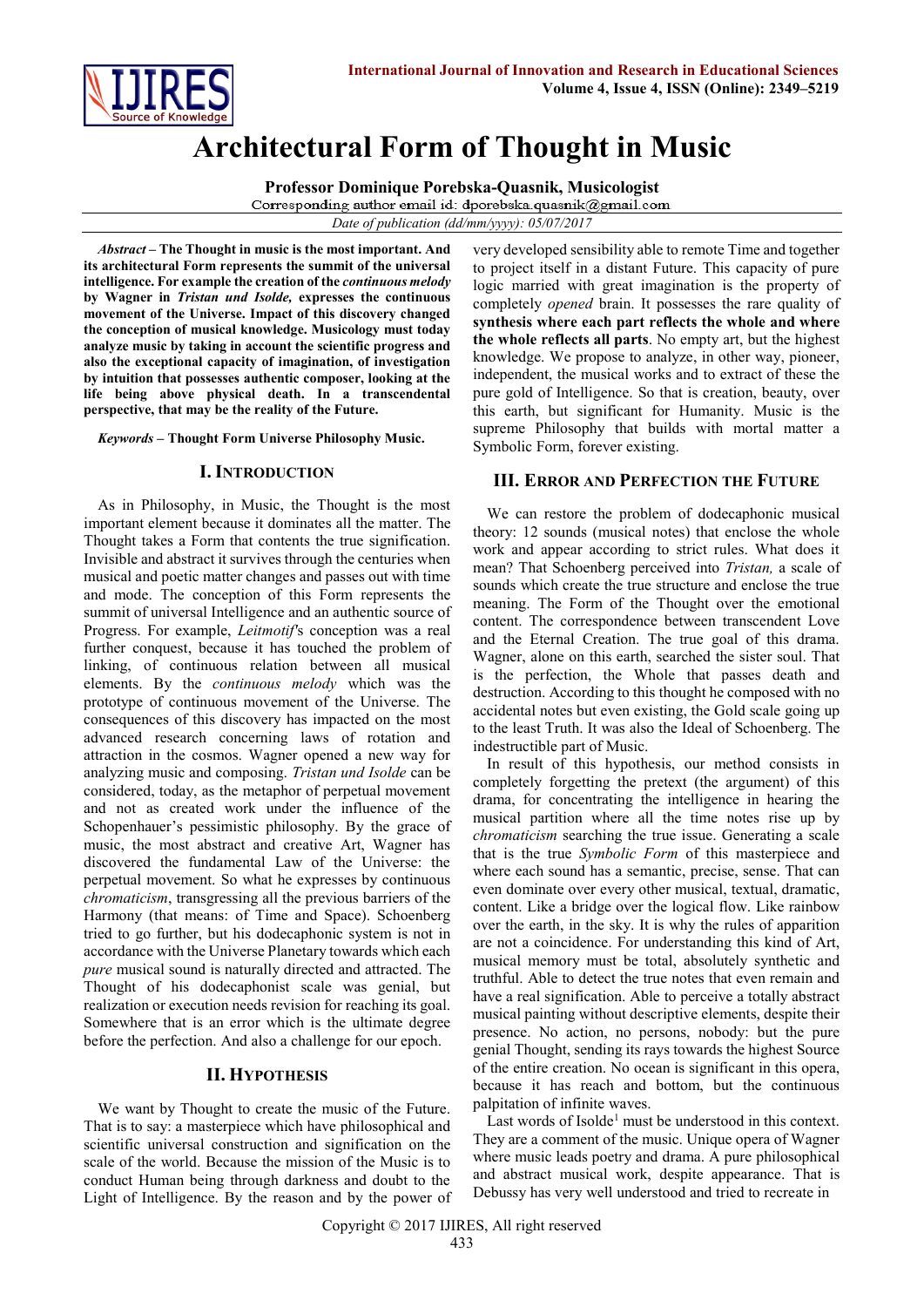

another way with *Pelleas and Melisande.*

### **IV. METHOD OF VERIFICATION**

If our theory is right: each element takes its sense, even inverse, as an inverse mirror. And each choice element, for example: water, finds its signification. As like a color in painting, is not only color, but the only one which reflects the Thought. Because the Whole reflects itself in each part, and each part reflects itself in the Whole. No accident, no emotion without control of Intelligence, but the Truth. At this time, signification arrives to its least end and can turn upside down all previous certitudes. Ocean, as concrete element in this drama, *means* the Source, that Tristan and Isolde search over Earth and Death.

## **V. SYSTEMATIC CONSEQUENCES OF MAIN HYPOTHESIS**

Academic method of Research in Music does not take into account some more advanced and progressive ways of thinking. Between Past and Present there is no continuation. The reason of this deserting part reposes on erroneous postulate that Music is something concrete. The world of sounds. But in reality, the musical Word is far above the sounds. The Source is the thought and each sound finds an accordance with thought and not (only) in dependence of rules that emerge out of long observation. **At each instant, Thought can change sound**. The Absolute is the property of spirit no of the matter!

The greatest quality of Music is its capacity to escape always further. Because it is turned to absolute source of Perfection. As in Philosophy, where the goal is the Perfection. We must consider that each masterpiece is a step towards the Absolute. Some musicians have gone directly, without help from contemporary world, to very distant sphere. For this it does not exist any rules. And the Academic system tries absurdly to stop this kind of impulse of which depends the Future of Human being. In result, instead of being the strongest instrument of Progress, music is the most sclerotic.

#### **VI. RESULTS**

We must today consider in other way the Music. As a part of Universe, in the Universe, and Universal. Traditional performance of *Tristan und Isolde* is obsolete. But an absurd interpretation is its destruction. We need to extract, out of concrete appearance, the Thought, its Form, its Signification, and recreate this opera in the perspective of Present and Future. But from the Source of the true Meaning that imagined this masterpiece. No caricature for *debil* public, but recreation going further on the tracks of Wagner. What would be, today, the *Leitmotive*'s World, used into a contemporary composition? The complete union of orchestra with voice, the *continuous melody*? What would be today the Thought exploring the world upon the Earth, the Universe, by imagination and sensibility, without scientific technical instruments of verification. The great jump into the Unknown. Preceding all technical

investigation. The only strength of Human brain. That, for me, contains the Universe. All Universe is written into the human brain. And here is the true sense of the Bible confirmation that *Man was made in the image of God*. The sense of human life is to return to this Source.

#### **VII. CONCLUSION**

The Nature is stronger than Human, but Brain, Thought, is the First. Is the Source that approaches the Human to the Creator.

According to this postulate, we conclude that Music and Musicology must be the field of Art, that is to say: of Spirit dominating the Matter. Going this way, we shall find the issue to the highest Intelligence. As the ancient Philosophy asserted and later Beethoven: *Music is the highest Philosophy.*

#### **REFERENCES**

#### *Articles*

- [1] Kwaśnik (Dominika), « *The Secret Language of « Leitmotive », study on the opera Manru of Ignacy Jan Paderewski*", in « Edukacja Humanistyczna » Zielona Gora, 1998 nr 3; 19 p. (Kwaśnik (Dominika), «The Secret Language of« Leitmotive », study on the opera Manru of Ignacy Jan Paderewski", in «Education Humanities» Zielona Gora, 1998 No. 3; 19 p.)
- [2] Kwaśnik (Dominika), « *Voice and hearing: theory and technique. Education and therapy of voice*" dans "*Wybranych elementów terapii w procesie edukacji artystycznej*", University of Zielona Góra, 2002. (Kwaśnik (Dominika), «Voice and hearing: theory and technique. Education and therapy of voice "dans" Selected elements of therapy in the process of artistic education ", University of Zielona Góra, 2002.)
- [3] Porębska-Kwaśnik (Dominika) "*Polish musicians in Paris in the twentieth century*", in VII International Symposium Biografistic of *Polonia,* CAN, Varsovie, 2004.
- [4] Porębska-Kwaśnik (Dominika), "*The vocal technique of the XXI century: use of traditional knowledge to serve the new conceptions and needs",* in "Music at school in the XXI century. Tradition and contemporary world, Akademia Muzyczna Karola Szymanows kiego, Katowice, 2005. (Porębska-Kwaśnik (Dominika), "The vocal technique of the XXI century: use of traditional knowledge to serve the new conceptions and needs", in "Music at school in the XXI century. Tradition and contemporary world, Akademia Muzyczna Karola Szymanows kiego, Katowice, 2005.)
- [5] Porębska-Kwaśnik (Dominika) "*The lyrical creation in eastern Poland: The Viper of Stanislaw Pilinski and Sir Wolodyjowski of*  Henryk Skirmuntt", in "Muzyka i pedagogika muzyczna pomiędzy kulturami: Oksydent i Orient, Pomorska Akademia Pedagogiczna, Slupsk, 2005. (Porębska-Kwaśnik (Dominika) "The lyrical creation in eastern Poland: The Viper of Stanislaw Pilinski and Sir Wolodyjowski of Henryk Skirmuntt", in "Muzyka i pedagogika muzyczna pomiędzy kulturami: Oksydent i Orient, Pomorska Akademia Pedagogiczna, Slupsk, 2005.)
- [6] Porębska-Kwaśnik (Dominika),"*Symbols of peace in Polish dramatic music from the first half of the twentieth century (1901- 1925)",* in "Pokój jako przedmiot międzykulturowej edukacji artystycznej", Pomorska Akademia Pedagogiczna, Slupsk, 2007. (Porębska-Kwaśnik (Dominika), "Symbols of peace in Polish dramatic music from the first half of the twentieth century (1901- 1925)", in "Peace as a subject of intercultural art education", Pomeranian Pedagogical Academy, Slupsk, 2007.)
- [7] Porębska-Kwaśnik (Dominika), "From the Sources of Polish *musical thought. An example of practical musicology-living music*", in "*Wybrane aspekty doskonalenia warsztatu zawodowego (Selected aspects of improving the professional workshop)*", University of Lódż, 2007.
- [8] Porębska-Quasnik (Dominika), « *Amateurism or professionalism? Objectives of High Schools and perspectives of*

Copyright © 2017 IJIRES, All right reserved